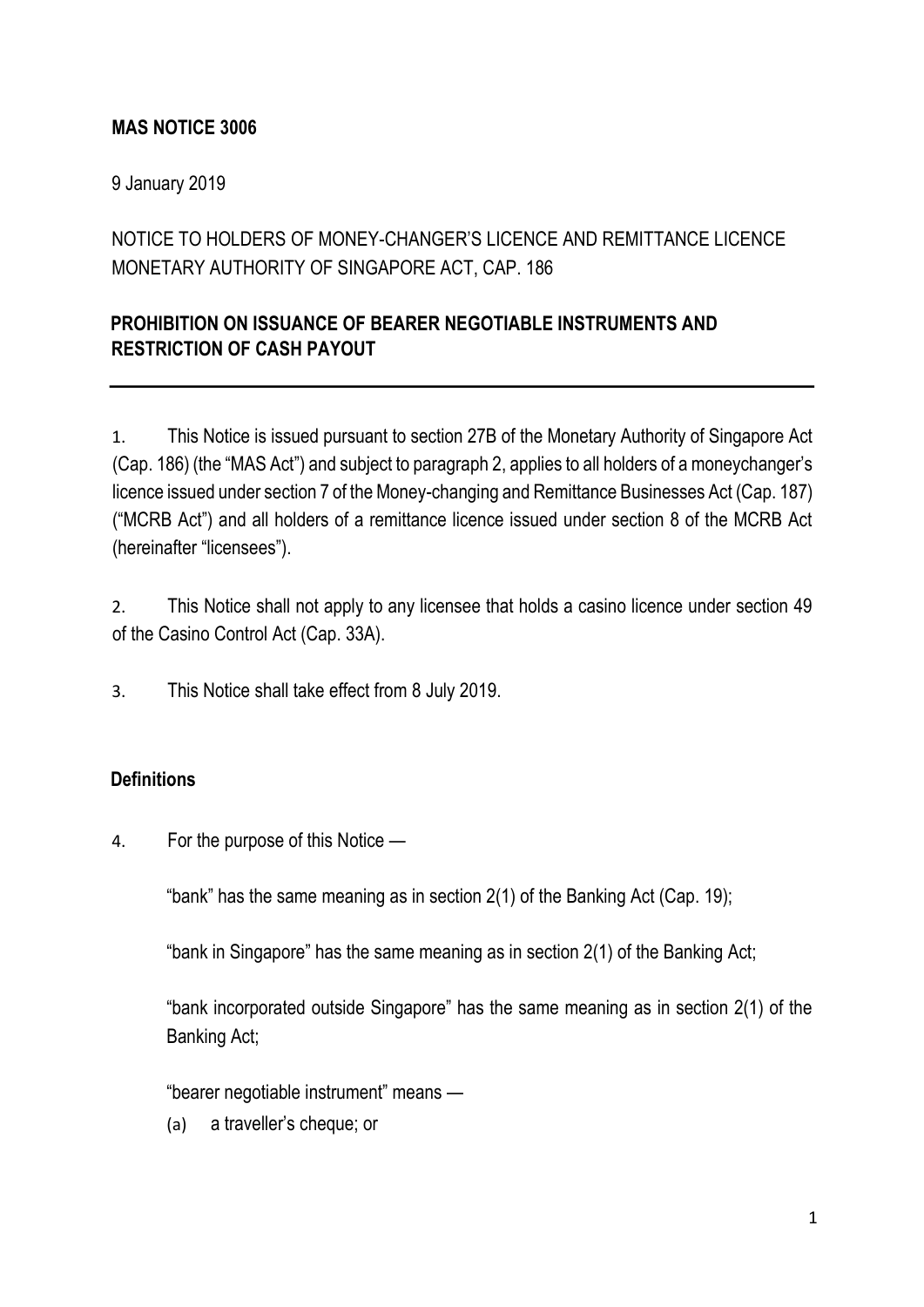(b) any negotiable instrument that is in bearer form, indorsed without any restriction, made out to a fictitious payee or otherwise in such form that title thereto passes upon delivery,

and includes a negotiable instrument that has been signed but with the payee's name omitted;

"cash" means physical currency;

"recipient"–

- (a) in relation to a holder of a money-changer's licence, means a person (whether a natural person, legal person or legal arrangement) for whom the holder undertakes a transaction;
- (b) in respect of an inward remittance transaction from another country or jurisdiction to Singapore, means a person (whether a natural person, legal person or legal arrangement) to whom a licensee pays out any funds in cash or cash equivalent in Singapore and the person on behalf of whom such funds are paid out in Singapore; or
- (c) means an FX counterparty;

"FX counterparty", in relation to an FX transaction entered into by the licensee, means the person on whose behalf an FX transaction is conducted;

"FX transaction" means a transaction (not being a money-changing transaction) for the purchase or sale of foreign currency without the use of foreign currency notes.

5. A reference to any threshold or value limit expressed in S\$ shall include a reference to the equivalent amount expressed in any other currency.

6. The expressions used in this Notice shall, except where defined in this Notice or where the context otherwise requires, have the same meanings as in section 2(1) of the MCRB Act.

## **Prohibition of Issuance of Bearer Negotiable Instruments**

7. No licensee shall make any payment for any sum of money in the form of a bearer negotiable instrument to any recipient or any person appointed to act on behalf of a recipient.